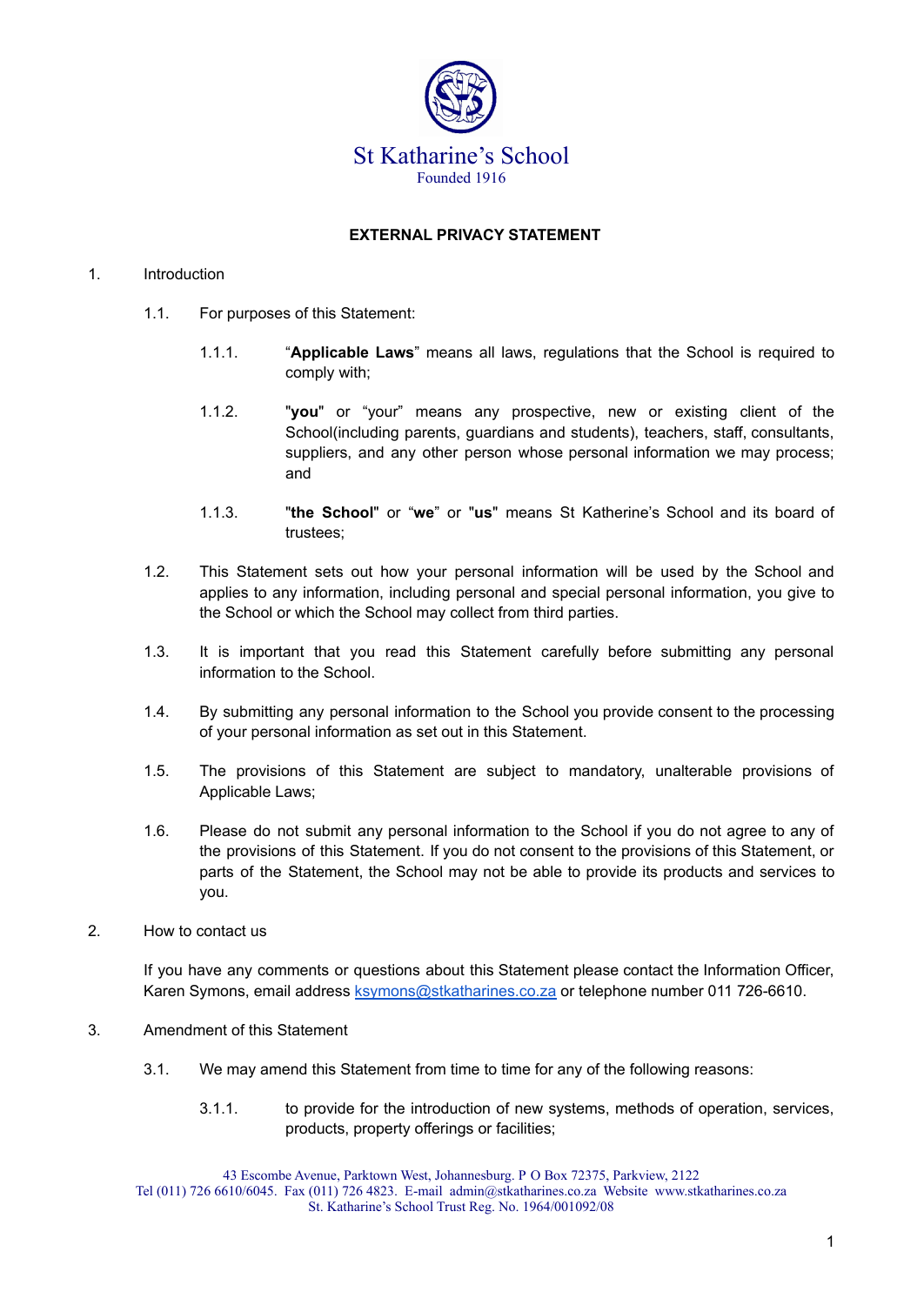- 3.1.2. to comply with changes to any legal or regulatory requirement;
- 3.1.3. to ensure that our Statement is clearer and more favourable to you;
- 3.1.4. to rectify any mistake that may be discovered from time to time; and/or
- 3.1.5. For any other reason which the School, in its sole discretion, may deem reasonable or necessary.
- 3.2. Any such amendment will come into effect and become part of any agreement you have with the School when notice is given to you of the change by publication on our website. It is your responsibility to check the website often.
- 4. Privacy and indemnity
	- 4.1. The School takes your privacy and the protection of your personal information very seriously, and we will only use your personal information in accordance with this Statement and applicable data protection legislation. It is important that you take all necessary and appropriate steps to protect your personal information yourself (for example, by ensuring that all passwords and access codes are kept secure).
	- 4.2. We have implemented reasonable technical and operational measures to keep your personal information secure.
	- **4.3. You hereby indemnify and hold the School harmless from any loss, damages or injury that you may incur as a result of any unintentional disclosures of your personal information to unauthorised persons or the provision of incorrect or incomplete personal information to the School.**
- 5. Information which we may collect about you
	- 5.1. We may collect the following information about you and or your child/children:
		- 5.1.1. this information may include your name, address, contact details, date of birth, place of birth, identity number, passport number, bank details, details about your employment, tax number and financial information;
		- 5.1.2. medical records and assessments, academic records and assessments,
		- 5.1.3. records of correspondence or enquiries from you or anyone acting on your behalf;
		- 5.1.4. details of transactions you carry out with us;
		- 5.1.5. details of contracts, you carry out with us;
		- 5.1.6. sensitive or special categories of personal information, including but not limited to information about your religion, race, gender, biometric information, such as images, fingerprints and voiceprints.
	- 5.2. Where you provide us with the personal information of third parties you should take steps to inform the third party that you need to disclose their details to us, identifying us. We will process their personal information in accordance with this Statement.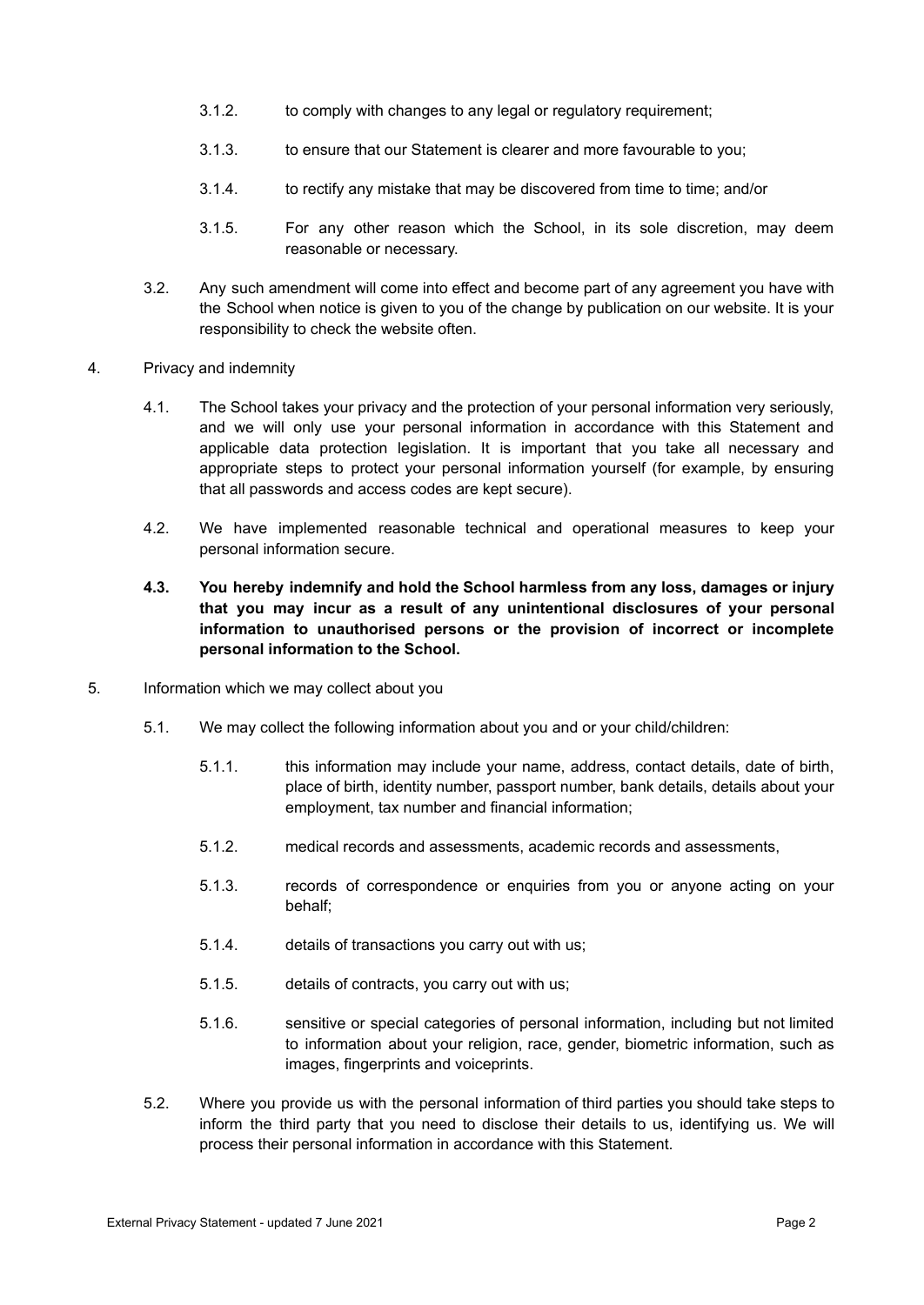- 6. How we collect information:
	- 6.1. You may provide personal information to us either directly or indirectly (for example, by completing an application to join the School or requesting further information about our School), whether in writing, through our website, over the telephone or any other means.
	- 6.2. We may also collect your personal information from your appointed agent, any regulator, or other third party that may hold such information.
- 7. Use of information collected:
	- 7.1. We may use, transfer and disclose your personal information for the purposes of:
		- 7.1.1. providing you with the services or offerings you have requested, and notifying you about important changes to these services;
		- 7.1.2. managing your account or relationship and complying with your instructions or requests;
		- 7.1.3. assessing and dealing with complaints and requests;
		- 7.1.4. operational, marketing, auditing, legal and record keeping requirements;
		- 7.1.5. verifying your identity;
		- 7.1.6. transferring or processing your personal information outside of the Republic of South Africa to such countries that may not offer the same level of data protection as the Republic of South Africa, including for cloud storage purposes and the use of any of our websites;
		- 7.1.7. complying with Applicable Laws, including lawful requests for information received from local or foreign law enforcement, government and tax collection agencies;
		- 7.1.8. recording and/or monitoring your telephone calls and electronic communications to/with the School in order to accurately carry out your instructions and requests, to use as evidence and in the interests of crime prevention;
		- 7.1.9. conducting market research and providing you with information about the School's offerings from time to time via email, telephone or other means (for example, events);
		- 7.1.10. where you have unsubscribed from certain direct marketing communications, ensuring that we do not sent such direct marketing to you again;
		- 7.1.11. disclosing your personal information to third parties for reasons set out in this Statement or where it is not unlawful to do so;
		- 7.1.12. monitoring, keeping record of and having access to all forms of correspondence or communications received by or sent from the School or any of its employees, agents or contractors, including monitoring, recording and using as evidence all telephone communications between you and the School; and
		- 7.1.13. improving or evaluating the effectiveness of the School's business or offerings.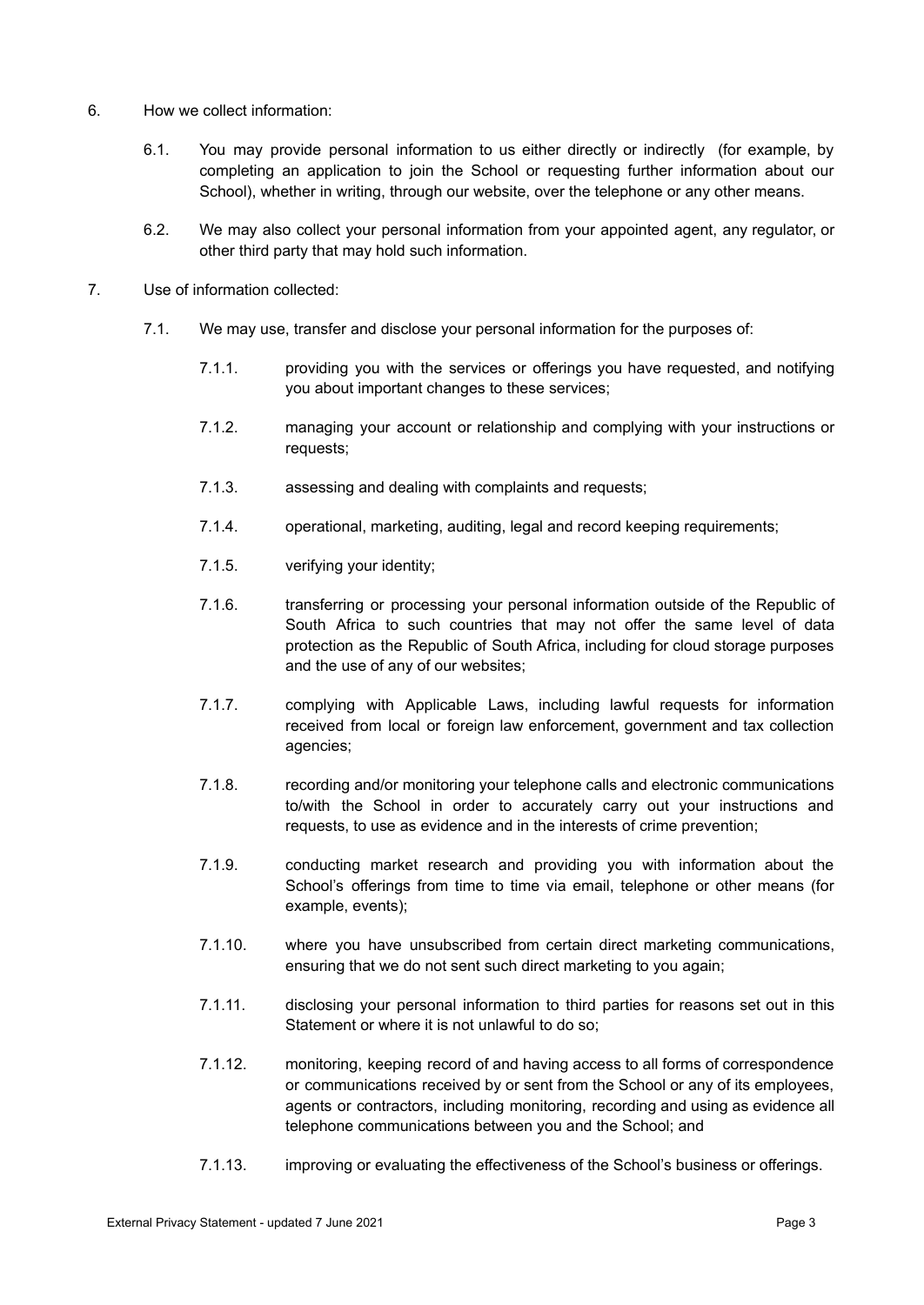- 7.2. We may from time to time contact you about services, and offerings available from the School which we believe may be of interest to you, by email, phone, text or other electronic means, unless you have unsubscribed from receiving such communications. You can unsubscribe from receiving such communications by sending an email to admin@stkatharines.co.za
- 8. Disclosure of your information:
	- 8.1. Your personal information may be shared with the School's agents, consultants, the Department of Education, and selected third parties who process the information on our behalf.
	- 8.2. We may also disclose your personal information to third parties in the following circumstances:
		- 8.2.1. To any other third parties to –
		- 8.2.2. assess and monitor any of your applications to the School;
		- 8.2.3. have a better understanding of the your circumstances and needs to provide and improve the School's offering;
		- 8.2.4. to any relevant person and/or entity for purposes of prevention, detection and reporting of fraud and criminal activities, the identification of the proceeds of unlawful activities and the combating of crime;
		- 8.2.5. to any regulator or supervisory authority, including those in foreign jurisdictions, if the School in required to do so in terms of Applicable Laws;
		- 8.2.6. to a prospective buyer or seller of any of our businesses or assets;
		- 8.2.7. to any person if we are under a duty to disclose or share your personal information in order to comply with any Applicable Laws, or to protect the rights, property or safety of the School, you or other third parties; and/or
		- 8.2.8. To your agent or any other person acting on your behalf.
	- 8.3. We may transfer your information to another of the School's entities, an agent, sub-contractor or third party who carries on business in another country, including one which may not have data privacy laws similar to those of the Republic. If this happens, we will ensure that anyone to whom we pass your information agrees to treat your information with the same level of protection as if we were dealing with it.
	- 8.4. If you do not wish us to disclose this information to third parties, please contact us at the contact details set out above. We may, however, not be able to provide services to you if such disclosure is necessary.
- 9. Retention of your information:

We may retain your personal information indefinitely, unless you object, in which case we will only retain it if we are permitted or required to do so in terms of Applicable Laws. However, as a general rule, we will retain your information in accordance with retention periods set out in Applicable Laws, unless we need to retain it for longer for a lawful purpose. (For example, for the purposes of complaints handling, legal processes and proceedings.)